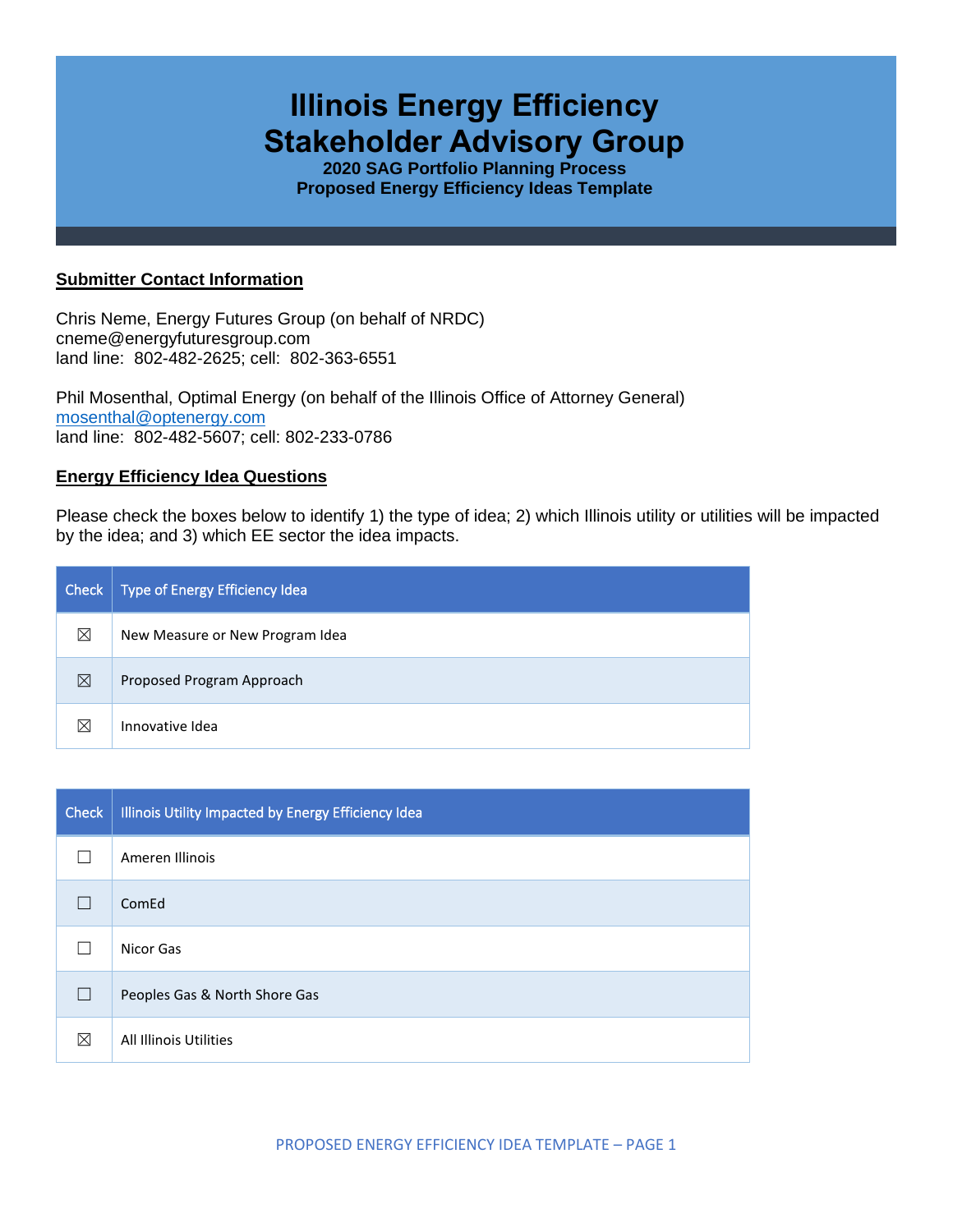| <b>Check</b> | <b>Energy Efficiency Sector Targeted by Energy Efficiency Idea</b>           |
|--------------|------------------------------------------------------------------------------|
| ⊠            | Residential Customers – Single Family (non-income qualified/income eligible) |
| ⊠            | Residential Customers – Multifamily (non-income qualified/income eligible)   |
| $\boxtimes$  | Residential Customers – Single Family Income Qualified/Income Eligible       |
| ⊠            | Residential Customers – Multifamily Income Qualified/Income Eligible         |
| ⊠            | Small Business Customers (commercial & industrial sector)                    |
| ⊠            | Medium/Large Business Customers (commercial & industrial sector)             |
|              | Other (research & development, emerging technologies, market transformation) |

## **Additional Questions**

1. **Description of Idea:** Describe the proposed idea, including the purpose of the suggested idea and rationale. Describe whether this is an idea that could be implemented in an existing EE program, or whether the idea involves establishing a new measure or program. Please indicate whether additional research may be required before implementation.

*Questions to consider: What issue will this proposed change resolve? Will the proposed change increase participation and result in increased energy savings? Will this reduce costs? Will this increase customer satisfaction? Will this help achieve statutory goals? Will this help increase program penetration?* 

## **Municipal Energy Efficiency Performance Standards**

Several cities across the country – the most recent and first in the Midwest being St. Louis<sup>1</sup> – have developed minimum efficiency performance standards for existing buildings. Several other cities have residential rental energy ordinances that establish minimum efficiency requirements for multi-family rental properties. Such requirements, if adequately/properly enforced, can significantly increase the energy efficiency of large numbers of buildings. This proposal is for utilities to work with one or more municipalities in their service territories to adopt such standards as local market transformation initiatives.

Under such initiatives, the utilities could provide technical support in developing such standards. The utilities would be able to claim at least partial credit for all savings resulting from buildings being upgraded because of the standards, provided a reasonable case could be made that the standards would not have been adopted without their support. The portion of credit claimed would need to be at least partly a function of the importance of the role the utilities play in enabling the standards to go into effect.

As part of the support for the standards – and potentially a critical aspect of the municipality being willing to adopt them in the first place (and therefore a critical element of the utilities' ability to claim savings credit) – the utilities could also provide both technical support and financial incentives to building owners who invest to upgrade their buildings in response to the standards, at least for some period of time. Additional technical assistance and help with compliance will be especially important for any affordable building owners covered by

PROPOSED ENERGY EFFICIENCY IDEA TEMPLATE – PAGE 2 <sup>1</sup> See: <https://www.imt.org/st-louis-passes-first-building-performance-standard-in-the-midwest/>